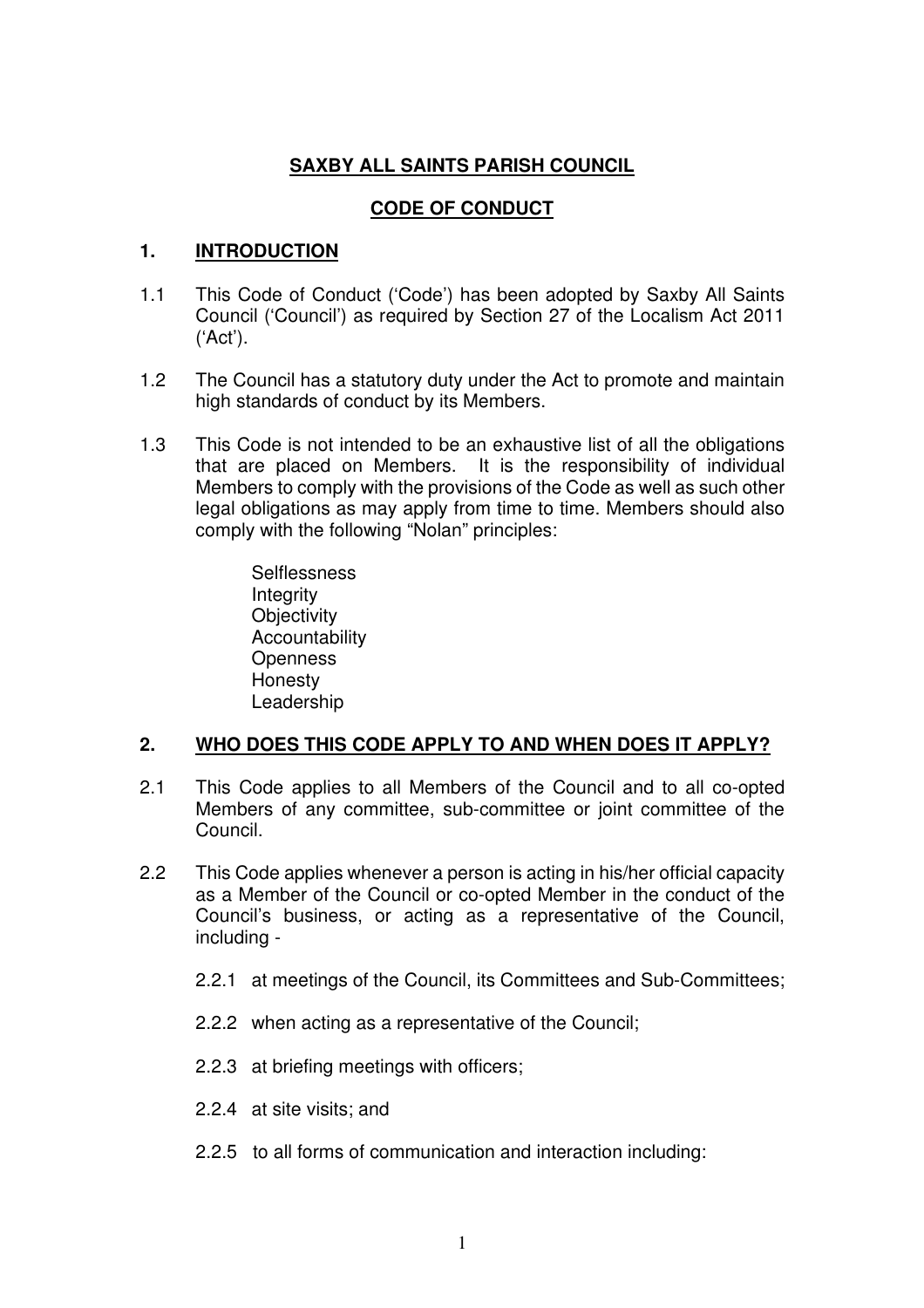- at face-to-face meetings
- at online or telephone meetings
- in written communication
- in verbal communication
- in non-verbal communication
- in electronic and social media communication, posts, statements and comments
- 2.3 Any allegation received by the Council that a Member has failed to comply with this Code will be dealt with under the Arrangements which the North Lincolnshire Council has adopted for such purposes.

#### **3. WHAT STANDARDS OF CONDUCT ARE MEMBERS EXPECTED TO OBSERVE?**

- 3.1 You must treat others with respect and courtesy.
- 3.2 You must not bully or harass any person, as further defined in Appendix 2.
- 3.3 You must not do anything which may cause the Council to breach any equality laws.
- 3.4 You must not conduct yourself in a manner which could reasonably be regarded as bringing the Council, or your office as a Member of the Council, into disrepute.
- 3.5 You must not knowingly prevent, or attempt to prevent, another person from gaining access to information to which they are entitled by law.
- 3.6 You must act solely in the public interest and not use, or attempt to use, your position as a Member improperly to confer or secure for yourself or any other person an advantage or disadvantage.
- 3.7 You must not do anything which compromises, or is likely to compromise, the impartiality of those who work for, or on behalf of, the Council.
- 3.8 You must only use, or authorise the use of, the Council's resources for proper purposes (non-political with regard being had to any applicable Code of Recommended Practice on Local Authority Publicity) and in accordance with the Council's procedural and policy requirements.
- 3.9 You must not disclose information which is given to you in confidence, or information which you believe, or ought to be aware, is of a confidential nature, except where:
	- 3.9.1 you have the consent of the person authorised to give it;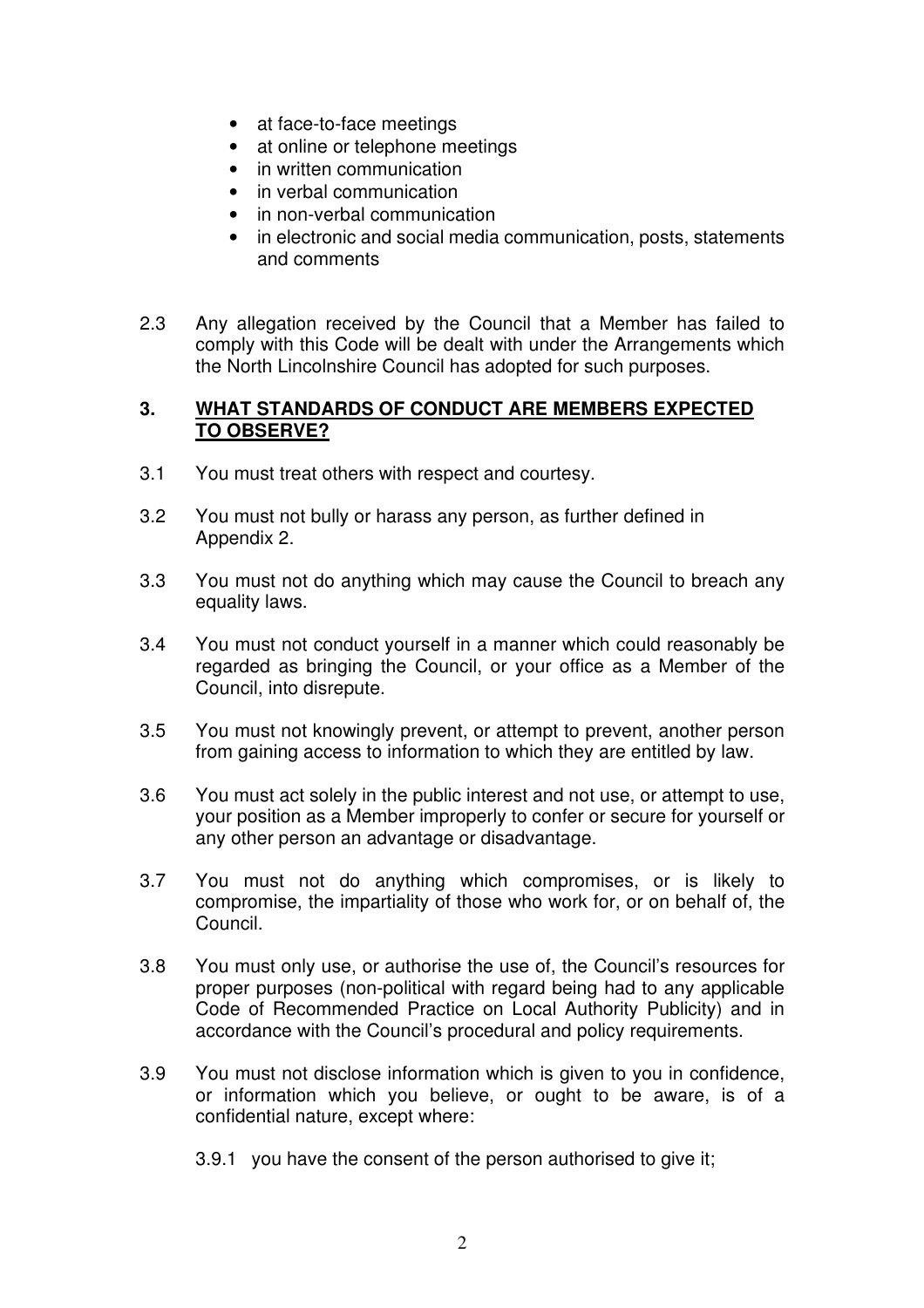- 3.9.2 you are required to do so by law;
- 3.9.3 the disclosure is made to a third party for the purpose of obtaining professional legal advice provided that the third party agrees not to disclose the information to any other person; or
- 3.9.4 the disclosure is reasonable in the public interest, made in good faith, and that you have consulted the Monitoring Officer.
- 3.10 You must:
	- 3.10.1 undertake Code of Conduct training provided or recommended by the Council
	- 3.10.2 co-operate with any Code of Conduct investigation and/or determination
	- 3.10.3 not intimidate or attempt to intimidate any person who is likely to be involved with the administration of any investigation or proceedings
	- 3.10.4 comply with any sanction imposed on you following a finding that you have breached the Code of Conduct
- 3.11 You must not accept gifts and hospitality regardless of value where it may lead any reasonable person with knowledge of the relevant facts to believe that you might be influenced by the gift or hospitality given.

#### **4. DISCLOSABLE PECUNIARY INTERESTS ('DPI')**

4.1 You have a Disclosable Pecuniary Interest (DPI) in any business of the Council if that interest falls under any of the descriptions at Appendix 1 of this Code.

#### **Disclosure Requirement**

- 4.2 You must, within 28 days of 1st July 2012 or of taking office as a Member or co-opted Member (where that is later), notify North Lincolnshire Council's Monitoring Officer ('Monitoring Officer') of any DPI as defined in Regulations made by the Secretary of State and set out in Appendix 1 of this Code, where the DPI is yours or your partner's (which means spouse or civil partner, a person with whom you are living with as husband or wife or a person with whom you are living with as civil partners). You must also notify the Monitoring Officer in writing within 28 days of becoming aware of any change in respect of your DPIs.
- 4.3 You must make verbal declaration of the existence and nature of any DPI at any meeting of the Council at which you are present at which an item of business which affects or relates to the subject matter of that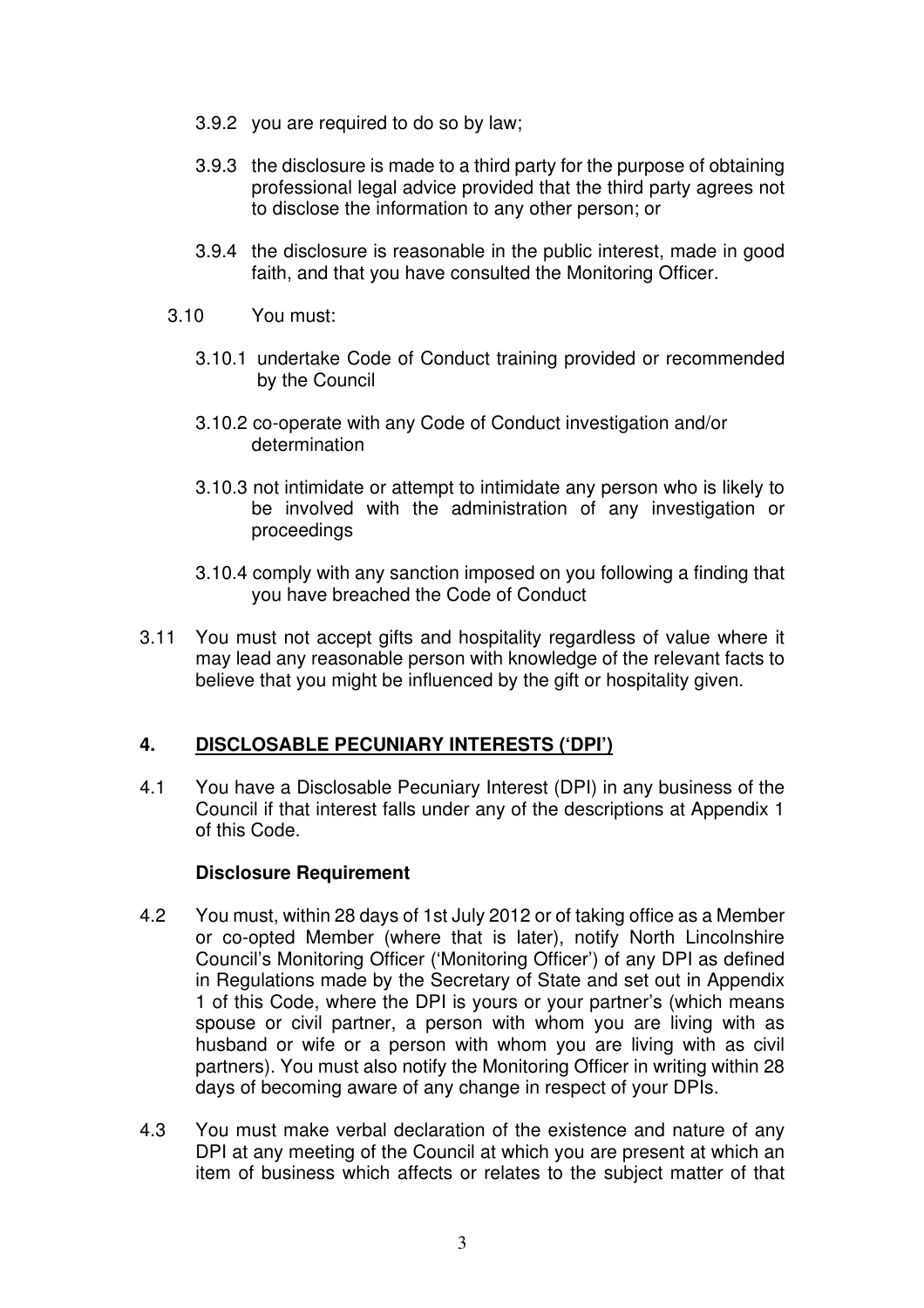interest is under consideration, at or before the consideration of the item of business or as soon as the interest becomes apparent. Where the interest is deemed a "sensitive interest" (see paragraph 4.5), you need only declare the existence of the DPI but not the detail.

- 4.4 If you are present at a meeting of the Council, or any committee, subcommittee, joint committee or joint sub-committee of the Council, and you have a DPI in any matter to be considered or being considered at the meeting, unless a dispensation has been granted,
	- 4.4.1 you must not participate in any discussion of the matter at the meeting.
	- 4.4.2 you must not participate in any vote taken on the matter at the meeting.
	- 4.4.3 you must withdraw from the room or chamber whilst the matter is being discussed and voted on.
	- 4.4.4 if the interest is not registered and is not the subject of a pending notification, you must notify the Monitoring Officer of the interest within 28 days.

#### **Sensitive Interest**

4.5 Where you consider that disclosure of the details of a DPI could lead to you, or a person connected with you, being subject to violence or intimidation, and the Monitoring Officer agrees if the interest is entered on the register, copies of the register that are made available for inspection and any published version of the register will exclude details of the interest, but may state that you have a DPI, the details of which are withheld under Section 32 (2) of the Act.

## **5. CRIMINAL SANCTIONS RELATING TO DISCLOSABLE PECUNIARY INTERESTS**

- 5.1 A Member commits a criminal offence if, without reasonable excuse, you -
	- 5.1.1 fail to notify the Monitoring Officer of any DPI within 28 days of election;
	- 5.1.2 fail to disclose a DPI at a meeting if it is not on the register;
	- 5.1.3 fail to notify the Monitoring Officer within 28 days of a DPI that is not on the register that you have disclosed to a meeting;
	- 5.1.3 participate in any discussion or vote on a matter in which you have a DPI; and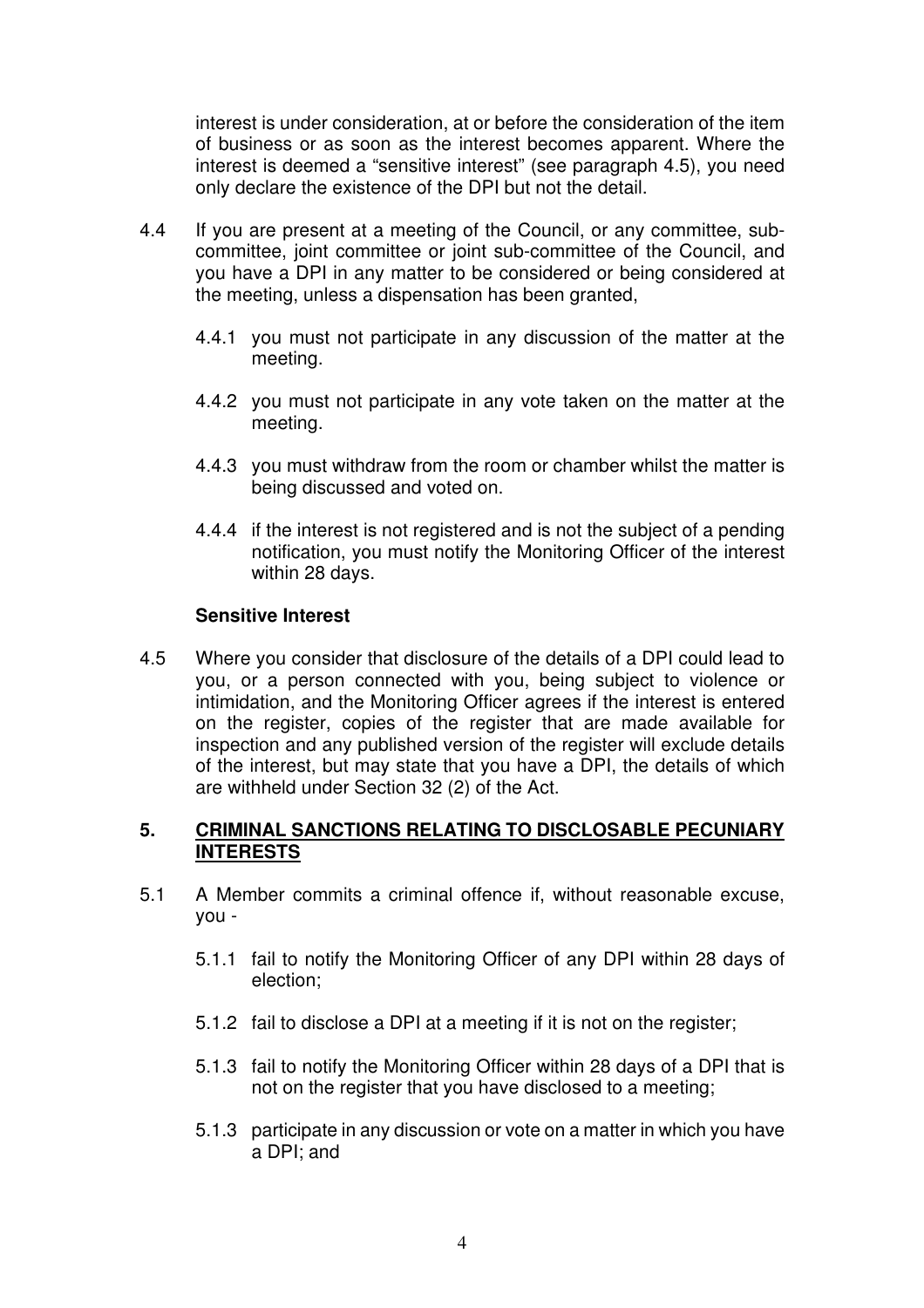- 5.1.4 knowingly or recklessly provide information that is false or misleading in notifying the Monitoring Officer of a DPI or in disclosing such interest to a meeting.
- 5.2 The criminal penalties available to a court are to impose a fine not exceeding level 5 on the standard scale and disqualification from being a Councillor for a maximum of 5 years.

## **6. PERSONAL INTERESTS**

- 6.1 You have a personal interest in any business of the Council where either it relates to or is likely to affect -
	- 6.1.1 any body of which you are a member or in a position of general control or management and to which you are appointed or nominated by the Council;
	- 6.1.2 any body -

exercising functions of a public nature;

directed to charitable purposes; or

one of whose principal purposes includes the influence of public opinion or policy (including any political party or trade union), of which you are a member or in a position of general control or management.

- 6.1.3 the interests of any person from whom you have received a gift or hospitality with an estimated value of at least £25, such gift or hospitality to be registered within 28 days of receipt.
- 6.2 You have a personal interest in any business of the Council where a decision in relation to that business might reasonably be regarded as affecting your well-being or financial position or the well-being or financial position of a relevant person to a greater extent than the majority of other council tax payers, ratepayers or inhabitants of the electoral division or ward, as the case may be, affected by the decision, or relates to or is likely to affect any interests you have registered as a DPI.
- 6.3 A relevant person is
	- 6.3.1 a member of your family or any person with whom you have a close association; or
	- 6.3.2 any person or body who employs or has appointed such persons, any firm in which they are a partner, or any company of which they are directors;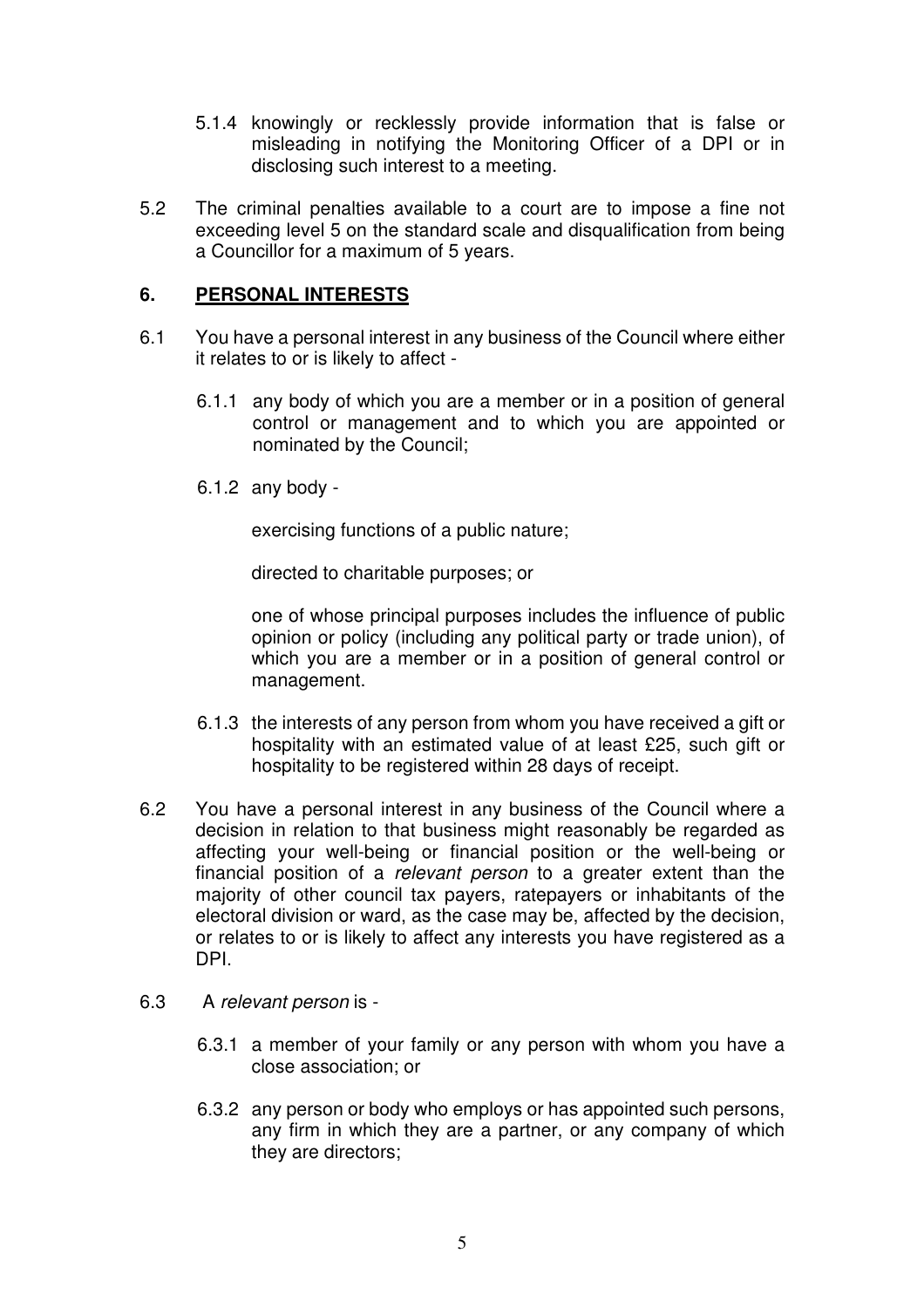- 6.3.3 any person or body in whom such persons have a beneficial interest in a class of securities exceeding the nominal value of £25,000; or
- 6.3.4 any body of a type described in sub-paragraphs 6.1.1 and 6.1.2.

## **Disclosure Requirement**

- 6.4 If you have a personal interest as defined in paragraph 6.1, you must, within 28 days of 1st July 2012 or of taking office as a Member or coopted Member (where that is later), notify the Monitoring Officer in writing of such interest. You must also notify the Monitoring Officer in writing within 28 days of becoming aware of any change in respect of your personal interests defined in paragraph 6.1.
- 6.5 Subject to paragraph 6.6, you must make a verbal declaration of the existence and nature of any personal interest you have under this paragraph, at any meeting of the Council at which you are present at which an item of business which affects or relates to the subject matter of that interest is under consideration, at or before the consideration of the item of business or as soon as the interest becomes apparent. Where the interest is deemed a "sensitive interest" (see paragraph 4.5), you need only declare the existence of the interest but not the detail.
- 6.6 Where you have a personal interest in any business of the Council which relates to or is likely to affect a body defined in paragraphs 6.1.1 and 6.1.2 you need only disclose to the meeting the existence and nature of that interest when you address the meeting on that business.
- 6.7 Having disclosed a personal interest and providing it is not a prejudicial interest, you may still continue to participate and vote on the matter at that meeting.

## **7. PREJUDICIAL INTERESTS**

- 7.1 Where you have a personal interest in any business of the Council you also have a prejudicial interest in that business where the interest is one which a member of the public with knowledge of the relevant facts would reasonably regard as so significant that it is likely to prejudice your judgement of the public interest (unless the matter falls within one of the exempt categories detailed in paragraph 8) and where that business -
	- 7.1.1 affects your financial position or the financial position of a person or body described in paragraph 6.3; or
	- 7.1.2 relates to the determining of any approval, consent, licence, permission or registration in relation to you or any person or body described in paragraph 6.3.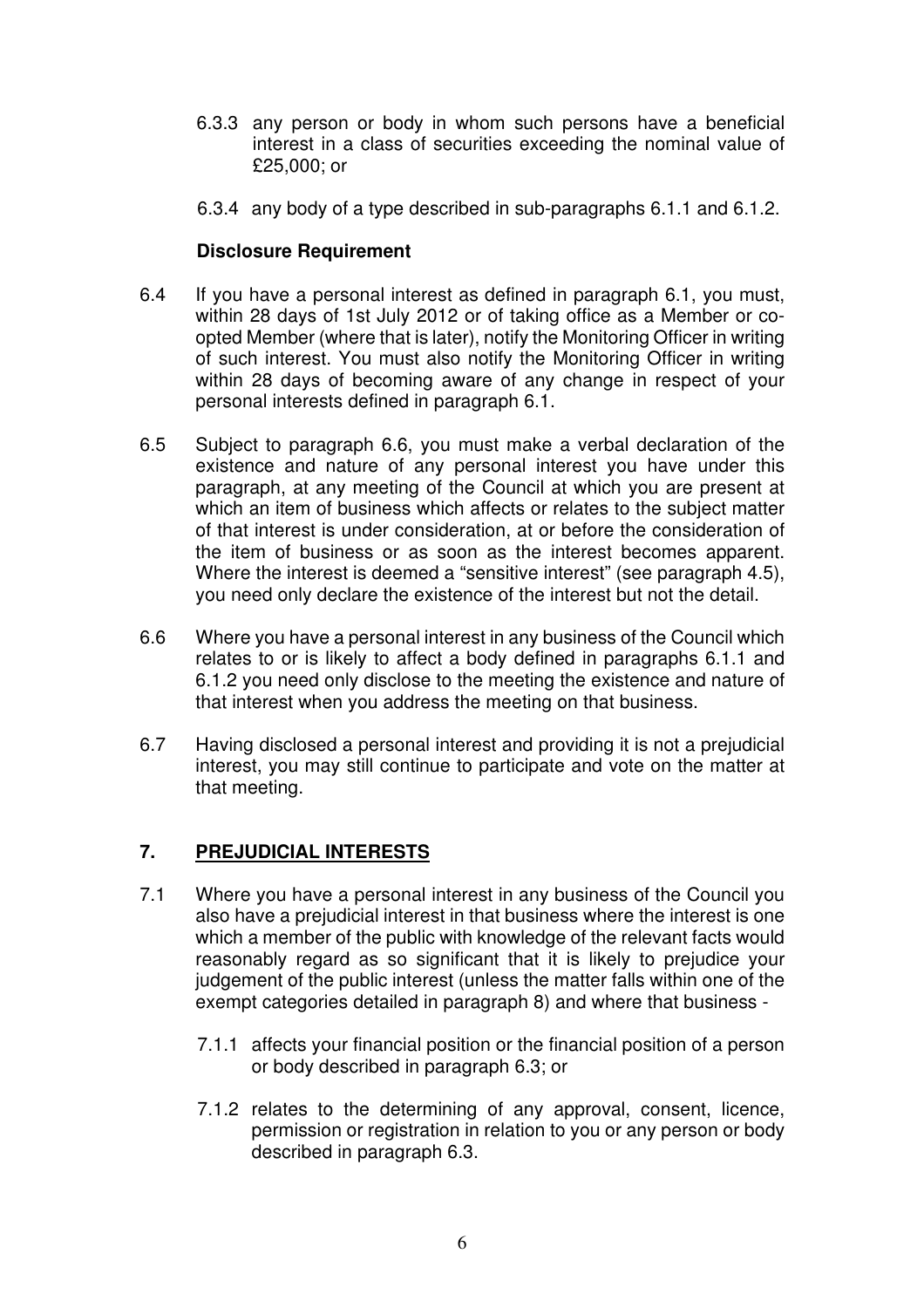## **Disclosure Requirement**

- 7.2 Subject to paragraph 7.3, where you have a prejudicial interest in any business of the Council, you must make verbal declaration of the existence and nature of such interest at any meeting at which you are present at which an item of business which affects or relates to the subject matter of that interest is under consideration, at or before the consideration of the item of business or as soon as the interest becomes apparent and, unless a dispensation has been granted, -
	- 7.2.1 you must not participate in any discussion of the matter at the meeting.
	- 7.2.2 you must not participate in any vote taken on the matter at the meeting.
	- 7.2.3 you must, unless paragraph 7.3 applies, withdraw from the room or chamber whilst the matter is being discussed and voted on.
- 7.3 Where you have a prejudicial interest in any business of your Council, you may attend a meeting but only for the purpose of making representations, answering questions or giving evidence relating to the business, provided that the public are also allowed to attend the meeting for the same purpose, whether under a statutory right or otherwise and you leave the room or chamber where the meeting is held immediately after making representations, answering questions or giving evidence.

## **8. EXEMPT CATEGORIES**

- 8.1 Subject to you disclosing the interest at the meeting, you may attend a meeting and vote on a matter where you have a prejudicial interest that relates to the functions of the Council in respect of -
	- 8.1.1 an allowance, payment or indemnity given to Members;
	- 8.1.2 any ceremonial honour given to Members; and
	- 8.1.3 setting council tax or a precept under the Local Government Finance Act 1992.

#### 9. **REGISTER OF INTERESTS**

9.1 Any interests notified to the Monitoring Officer will be included in the register of members' interests. A copy of this register will be available for public inspection and will be published on North Lincolnshire Council's website.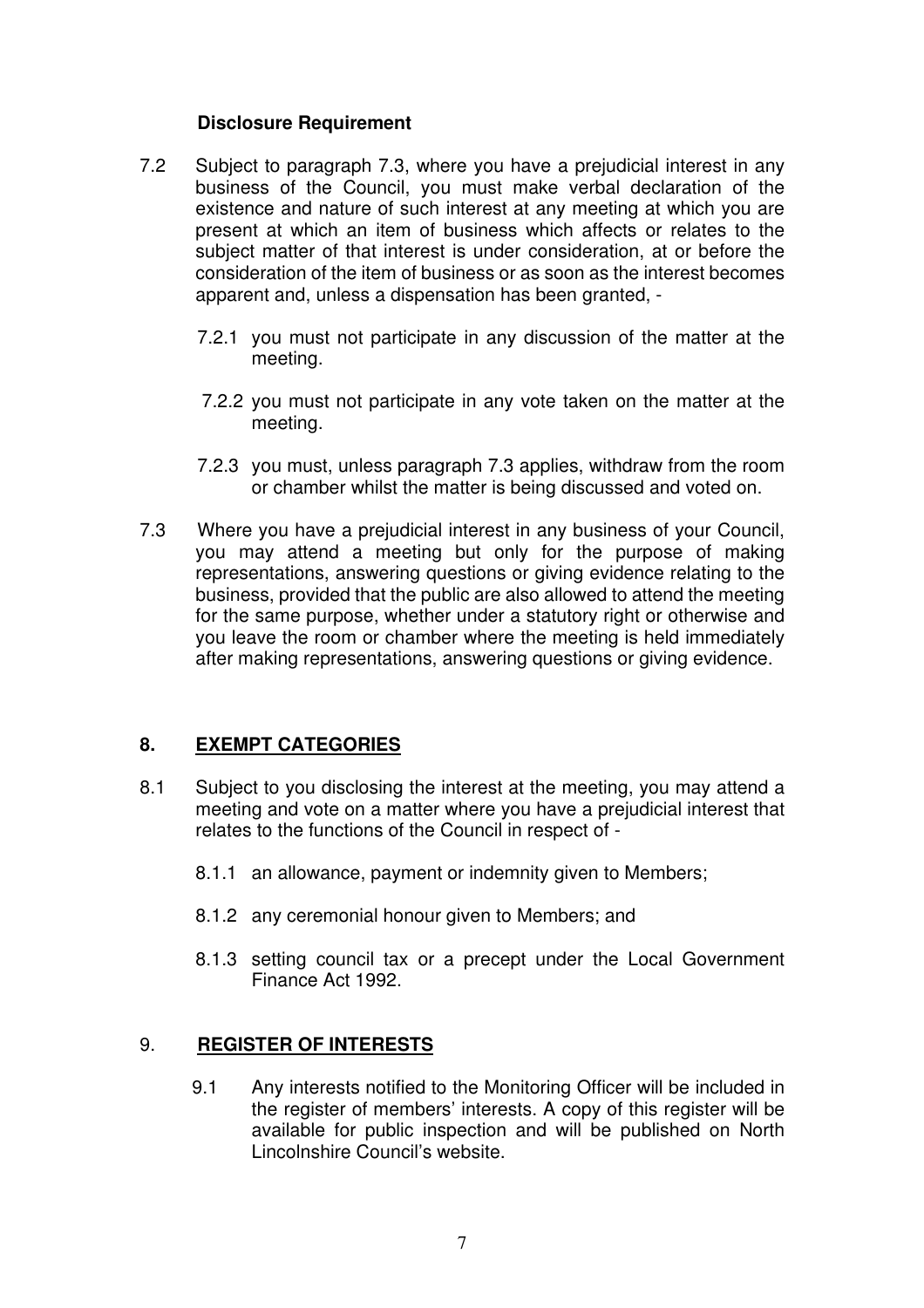9.2 For the purposes of this Code a DPI is the subject of a 'pending notification' where it has been notified to the Monitoring Officer but has not yet been entered in the register of members' interests in consequence of that notification.

## **APPENDIX 1**

A 'Disclosable Pecuniary Interest' is an interest of yourself or your partner (which means spouse or civil partner, a person with whom you are living as husband or wife, or a person with whom you are living as if you are civil partners) within the following descriptions:

#### **Interest Description** Employment, office, trade, profession or vocation Sponsorship **Contracts** Land employment, office, trade, profession or vocation carried on for profit or gain. Any payment or provision of any other financial benefit (other than from the relevant authority) made or provided within the relevant period in respect of any expenses incurred by M in carrying out duties as a member, or towards the election expenses of M. This includes any payment or financial benefit from a trade union within the meaning of the Trade Union and Labour Relations (Consolidation) Act 1992. Any contract which is made between the relevant person (or a body in which the relevant person has a beneficial interest) and the relevant authority - (a) Under which goods or services are to be provided or works are to be executed; and (b) which has not been fully discharged. Any beneficial interest in land which is within the area of the relevant authority.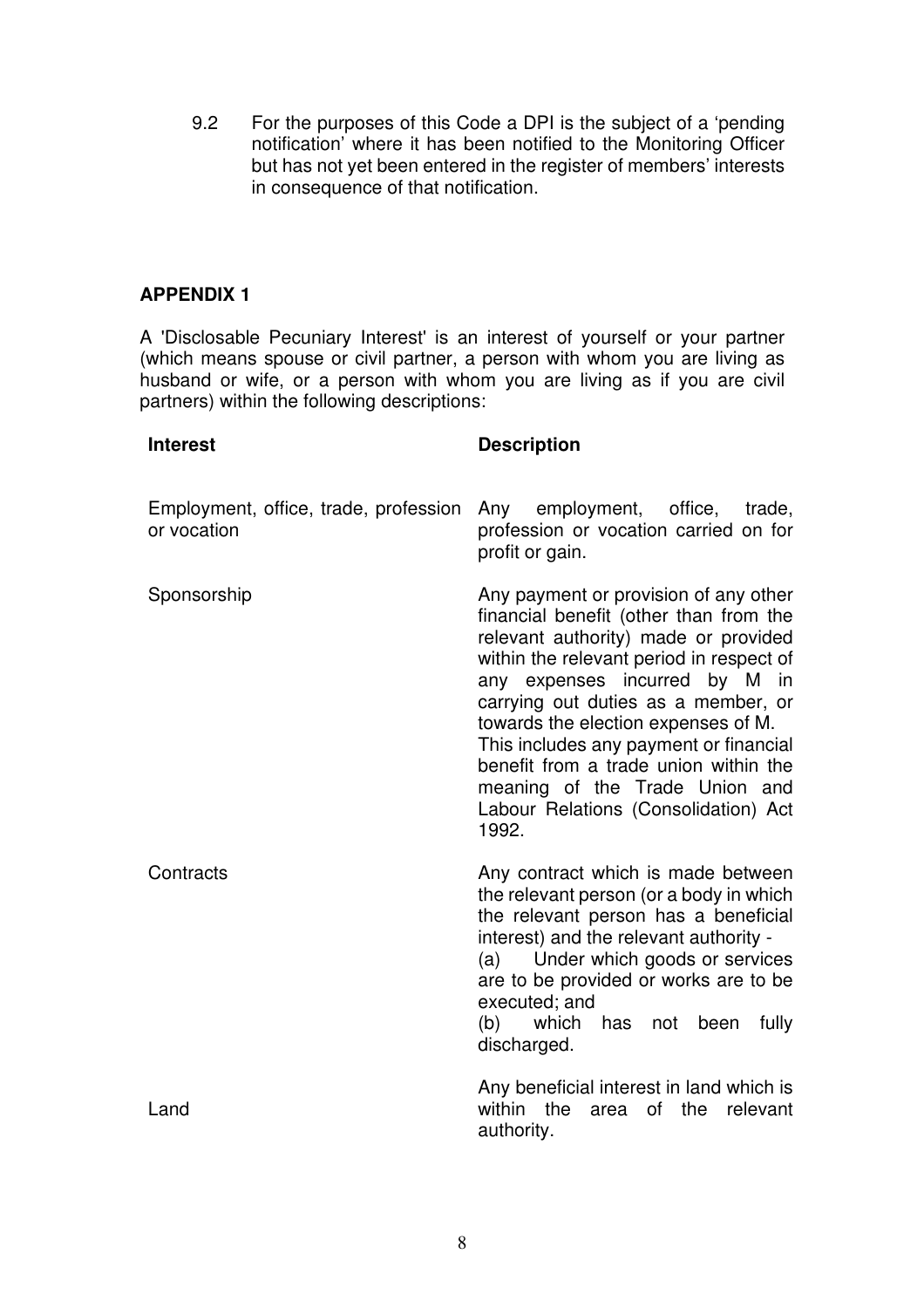| Licences            | Any licence (alone or jointly with<br>others) to occupy land in the area of<br>the relevant authority for a month or<br>longer.                                                                                                                                             |
|---------------------|-----------------------------------------------------------------------------------------------------------------------------------------------------------------------------------------------------------------------------------------------------------------------------|
| Corporate tenancies | Any tenancy where (to M's knowledge)<br>(a) the landlord is the relevant<br>authority; and<br>(b) the tenant is a body in which the<br>relevant person has a beneficial<br>interest.                                                                                        |
| <b>Securities</b>   | Any beneficial interest in securities of<br>a body where -<br>(a) that body (to M's knowledge)<br>has a place of business or land in the<br>area of the relevant authority; and<br>(b) either -                                                                             |
|                     | (i) the total nominal value of the<br>securities exceeds £25,000 or one<br>hundredth of the total issued share<br>capital of that body; or                                                                                                                                  |
|                     | (ii) if the share capital of that body<br>is of more than one class, the total<br>nominal value of the shares of any one<br>class in which the relevant person has<br>beneficial interest exceeds one<br>a<br>hundredth of the total issued share<br>capital of that class. |

These descriptions on interests are subject to the following definitions;

"the Act" means the Localism Act 2011;

"body in which the relevant person has a beneficial interest" means a firm in which the relevant person is a partner or a body corporate of which the relevant person is a director, or in the securities of which the relevant person has a beneficial interest;

"director" includes a member of the committee of management of an industrial and provident society;

"land" excludes an easement, servitude, interest or right in or over land which does not carry with it a right for the relevant person (alone or jointly with another) to occupy the land or to receive income;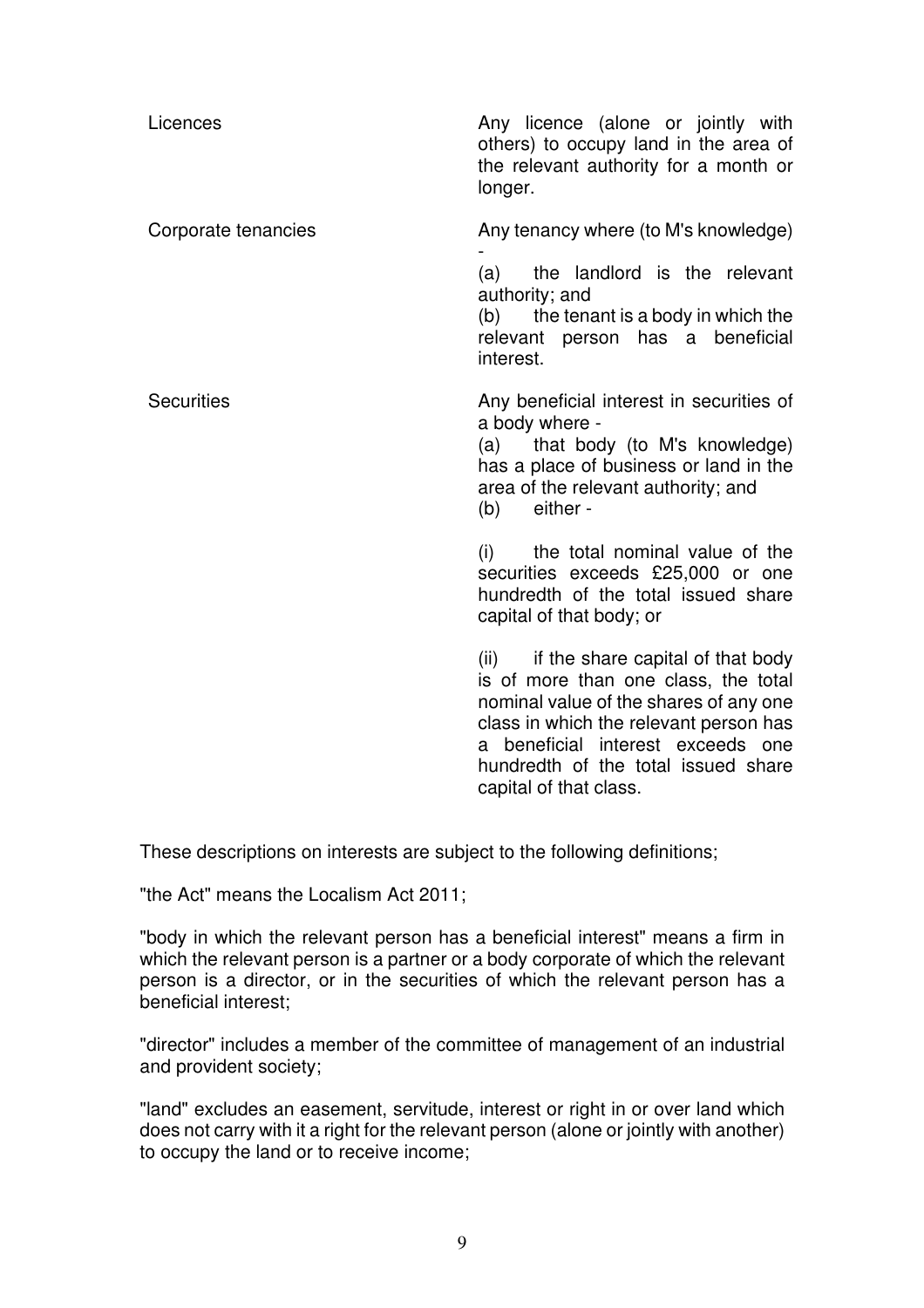"M" means a member of a relevant authority;

"member" includes a co-opted member;

"relevant authority" means the authority of which M is a member;

"relevant period" means the period of 12 months ending with the day on which M gives a notification for the purposes of section 30(1) or section 31(7), as the case may be, of the Act;

"relevant person" means M or any other person referred to in section 30(3)(b) of the Act;

"securities" means shares, debentures, debenture stock, loan stock, bonds, units of a collective investment scheme within the meaning of the Financial Services and Markets Act 2000 and other securities of any description, other than money deposited with a building society.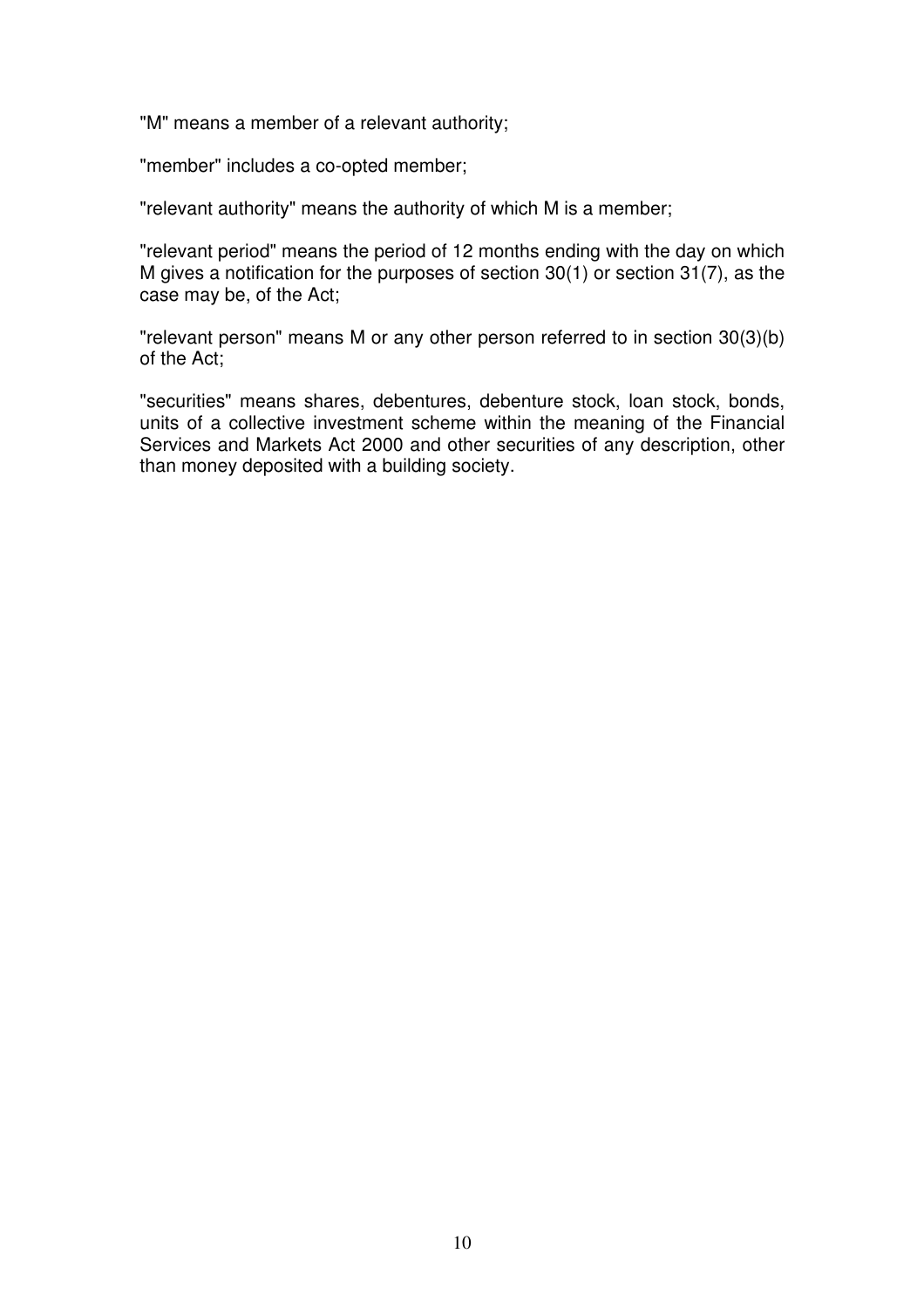# **APPENDIX 2**

## **Bullying and Harassment**

The following should be read in conjunction with the paragraph 3.2 of this Code.

Bullying maybe characterised as: offensive, intimidating, malicious or insulting behaviour; or an abuse or misuse of power in a way that intends to undermine, humiliate, denigrate or injure the recipient.

Harassment maybe characterised as: unwanted conduct which has the purpose or effect of violating an individual's dignity or creating an intimidating, hostile, degrading, humiliating or offensive environment for that individual.

Bullying and harassment is not necessarily face to face, it may occur through written communications, visual images or by email and phone. It may be obvious or it may be insidious. Whatever form it takes, it is unwarranted and unwelcome to the individual.

Some examples of bullying and harassment include:

- Spreading malicious rumours, or insulting someone by word or behaviour
- Exclusion or victimisation
- Ridiculing or demeaning someone
- Unfair treatment
- Deliberately undermining the competence of an employee by constant criticism.
- Unwanted sexual advances
- Threats to a person's wellbeing, reputation or employment.

These examples are not exhaustive and due regard will be had to any guidance issued by ACAS, from time to time, on the definition of bullying and harassment in the application of paragraph 3.2 of this Code.